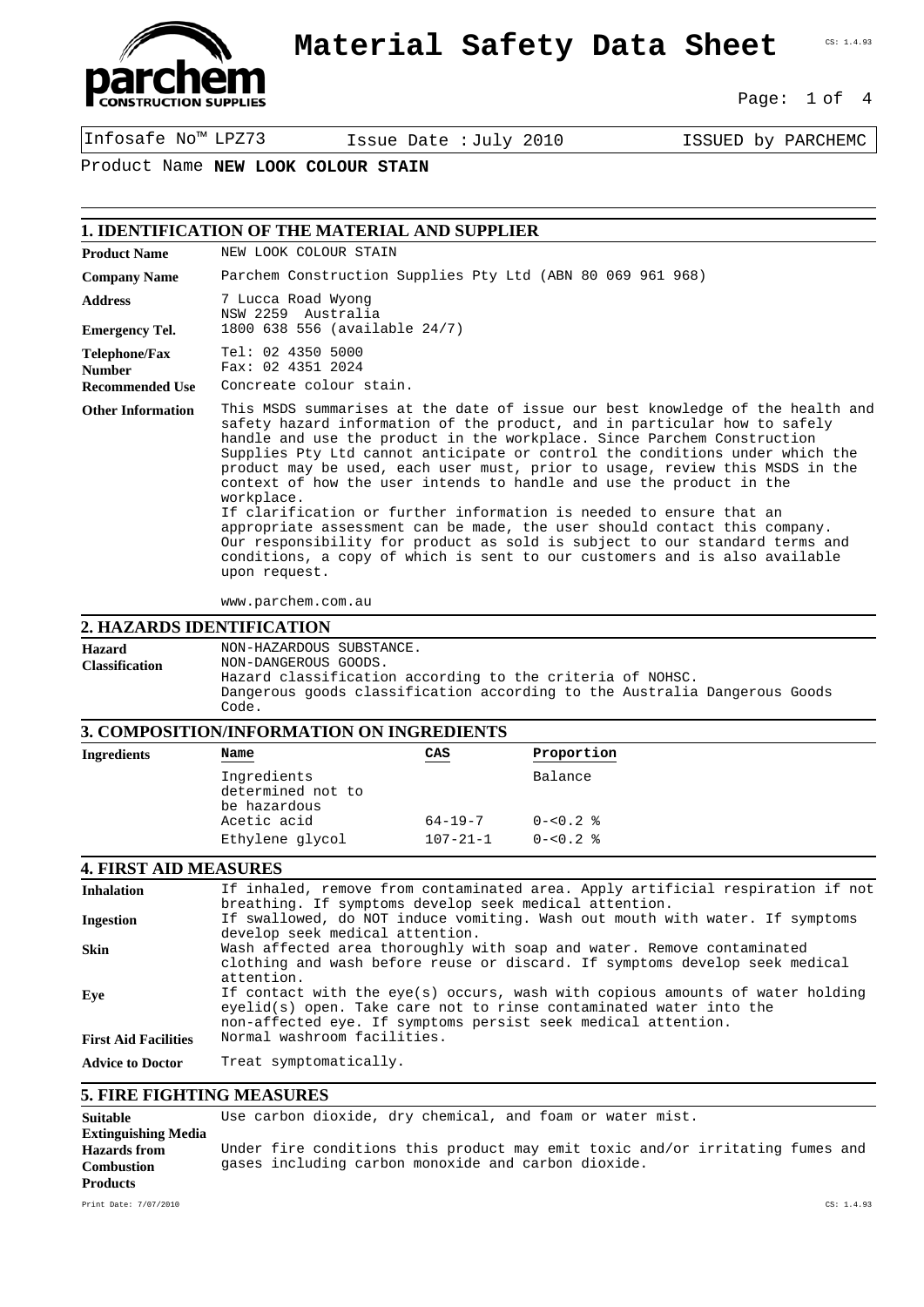

Page: 2 of 4

Infosafe No™ LPZ73 Issue Date :July 2010 ISSUED by PARCHEMC

Product Name **NEW LOOK COLOUR STAIN**

| <b>Specific Hazards</b>                                    | Non-combustible liquid. However, under fire conditions, the non-aqueous                                                                                                                                                                                                                                                                                                                                                                                                                                                                                                    |                      |          |           |        |
|------------------------------------------------------------|----------------------------------------------------------------------------------------------------------------------------------------------------------------------------------------------------------------------------------------------------------------------------------------------------------------------------------------------------------------------------------------------------------------------------------------------------------------------------------------------------------------------------------------------------------------------------|----------------------|----------|-----------|--------|
| <b>Precautions in</b><br>connection with Fire              | components may decompose and/or burn after the water component evaporates.<br>Fire-fighters should wear full protective clothing and self contained<br>breathing apparatus (SCBA) operated in positive pressure mode.                                                                                                                                                                                                                                                                                                                                                      |                      |          |           |        |
|                                                            | <b>6. ACCIDENTAL RELEASE MEASURES</b>                                                                                                                                                                                                                                                                                                                                                                                                                                                                                                                                      |                      |          |           |        |
| <b>Emergency</b><br><b>Procedures</b>                      | Wear appropriate personal protective equipment and clothing to minimise<br>exposure. Increase ventilation. If possible contain the spill. Spillage may be<br>slippery. Place inert absorbent material onto spillage. Collect the material<br>and place into a suitable labelled container. Do not dilute material but<br>contain. Dispose of waste according to federal, Environmental Protection<br>Authority and state regulations. If the spillage enters the waterways contact<br>the Environmental Protection Authority, or your local Waste Management<br>Authority. |                      |          |           |        |
| 7. HANDLING AND STORAGE                                    |                                                                                                                                                                                                                                                                                                                                                                                                                                                                                                                                                                            |                      |          |           |        |
| <b>Precautions for Safe</b><br><b>Handling</b>             | Use only in a well ventilated area. Keep containers sealed when not in use.<br>Prevent the build up of mists or vapours or dust in the work atmosphere. Avoid<br>inhalation of vapours and mists, and skin or eye contact. Maintain high<br>standards of personal hygiene i.e. Washing hands prior to eating, drinking,<br>smoking or using toilet facilities.                                                                                                                                                                                                             |                      |          |           |        |
| <b>Conditions for Safe</b><br><b>Storage</b>               | Do not freeze. Store in a cool, dry, well-ventilated area away from heat,<br>sources of ignition, oxidising agents, foodstuffs, and clothing and out of<br>direct sunlight. Keep containers closed when not in use and securely sealed<br>and protected against physical damage. Inspect regularly for deficiencies such<br>as damage or leaks. Ensure that storage conditions comply with applicable<br>local and national requlations.                                                                                                                                   |                      |          |           |        |
|                                                            | 8. EXPOSURE CONTROLS/PERSONAL PROTECTION                                                                                                                                                                                                                                                                                                                                                                                                                                                                                                                                   |                      |          |           |        |
| <b>National Exposure</b><br><b>Standards</b>               | No exposure value assigned for this specific material by the National<br>Occupational Health and Safety Commission (NOHSC), Australia. However, the<br>available exposure limits for ingredients are listed below:                                                                                                                                                                                                                                                                                                                                                         |                      |          |           |        |
|                                                            | National Occupational Health And Safety Commission (NOHSC), Australia Exposure<br>Standards:<br>Substance<br>TWA<br>STEL<br>NOTICES<br>mq/m <sup>3</sup><br>mg/m <sup>3</sup><br>ppm<br>ppm                                                                                                                                                                                                                                                                                                                                                                                |                      |          |           |        |
|                                                            | Acetic acid<br>Ethylen Glycol                                                                                                                                                                                                                                                                                                                                                                                                                                                                                                                                              | 25<br>10<br>20<br>52 | 15<br>40 | 37<br>104 | Vapour |
| <b>Biological Limit</b>                                    | TWA (Time Weighted Average): The average airborne concentration of a<br>particular substance when calculated over a normal eight-hour working day, for<br>a five-day week.<br>STEL (Short Term Exposure Limit): The average airborne concentration over a 15<br>minute period which should not be exceeded at any time during a normal<br>eight-hour workday.<br>No biological limit allocated.                                                                                                                                                                            |                      |          |           |        |
| <b>Values</b><br><b>Engineering</b>                        | Use with good general ventilation. If mists or vapours are produced local                                                                                                                                                                                                                                                                                                                                                                                                                                                                                                  |                      |          |           |        |
| <b>Controls</b><br><b>Respiratory</b><br><b>Protection</b> | exhaust ventilation should be used.<br>If engineering controls are not effective in controlling airborne exposure<br>then an approved respirator with a replaceable mist filter should be used.<br>Reference should be made to Australian/New Zealand Standards AS/NZS 1715,<br>Selection, Use and Maintenance of Respiratory Protective Devices; and AS/NZS<br>1716, Respiratory Protective Devices, in order to make any necessary changes                                                                                                                               |                      |          |           |        |
| <b>Eye Protection</b>                                      | for individual circumstances.<br>Where splashing is possible the use of chemical goggles or safety glasses with<br>side shield protection is recommended. Eye protection should conform with<br>Australian/New Zealand Standard AS/NZS 1337 - Eye Protectors for Industrial                                                                                                                                                                                                                                                                                                |                      |          |           |        |
| <b>Hand Protection</b>                                     | Applications.<br>Impervious gloves recommended. Final choice of appropriate gloves will vary<br>according to individual. Reference should be made to AS/NZS 2161 Occupational<br>protective gloves- Selection, use and maintenance.                                                                                                                                                                                                                                                                                                                                        |                      |          |           |        |
| <b>Body Protection</b>                                     | Where splashing is possible suitable work wear should be worn to protect<br>personal clothing. Industrial clothing should conform to the specifications                                                                                                                                                                                                                                                                                                                                                                                                                    |                      |          |           |        |

Print Date: 7/07/2010 CS: 1.4.93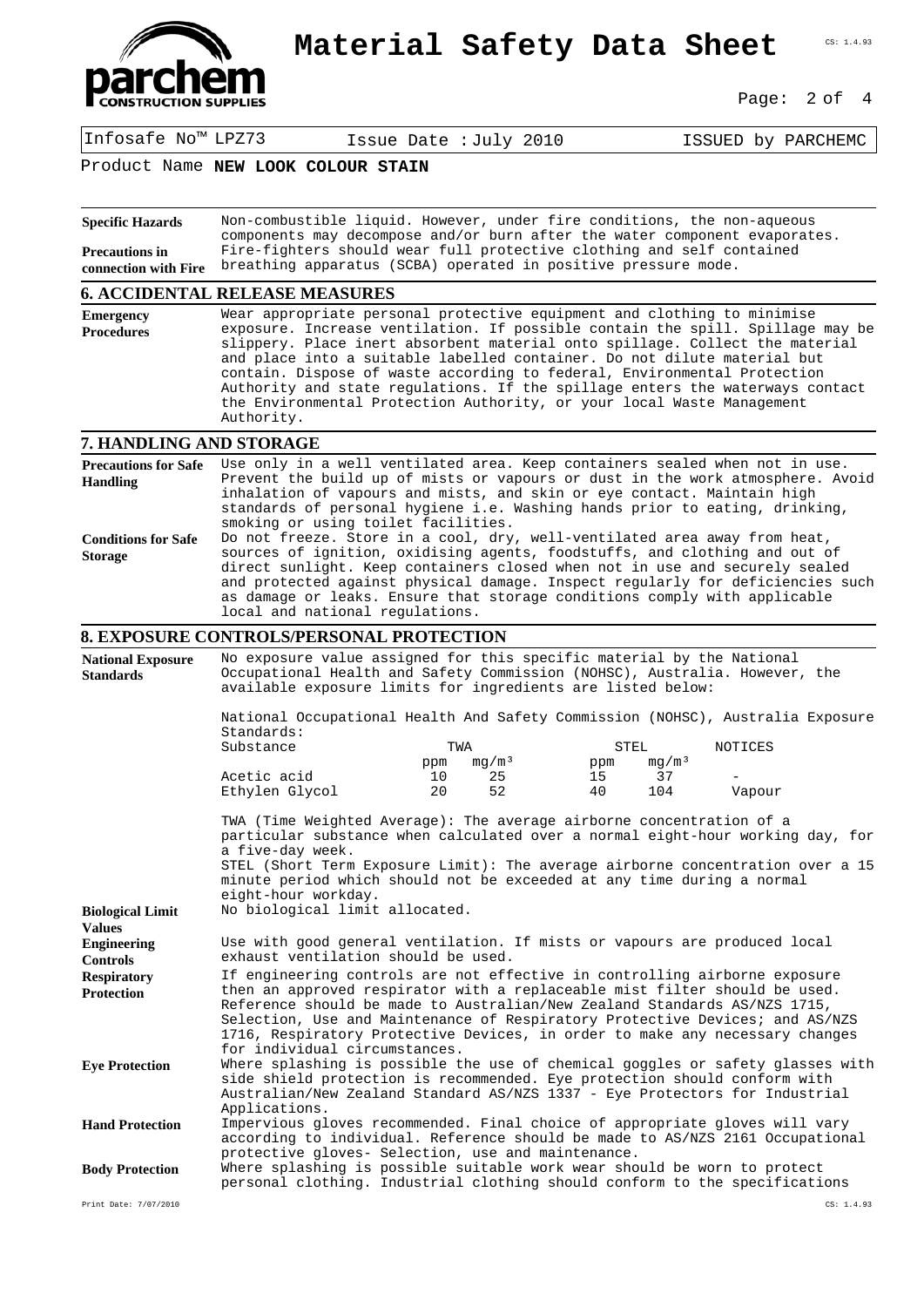

Page: 3 of 4

Infosafe No™ LPZ73 Issue Date :July 2010 ISSUED by PARCHEMC

Product Name **NEW LOOK COLOUR STAIN**

#### detailed in AS/NZS 2919: Industrial clothing.

# **9. PHYSICAL AND CHEMICAL PROPERTIES**

| Appearance                                 | Various colour liquid/powder |
|--------------------------------------------|------------------------------|
| Odour                                      | Not available.               |
| <b>Melting Point</b>                       | Not available                |
| <b>Boiling Point</b>                       | $100^{\circ}$ C              |
| <b>Solubility in Water</b>                 | Soluble                      |
| <b>Specific Gravity</b>                    | > 1.0                        |
| pH Value                                   | Not available                |
| <b>Vapour Pressure</b>                     | Not available                |
| <b>Vapour Density</b><br>$(Air=1)$         | >1                           |
| <b>Evaporation Rate</b>                    | Slower than ether.           |
| <b>Volatile Component</b>                  | $VOC = 27q/L$                |
| <b>Flash Point</b>                         | Not applicable               |
| <b>Flammability</b>                        | Non-combustible              |
| <b>Auto-Ignition</b><br><b>Temperature</b> | Not applicable               |
| <b>Flammable Limits -</b>                  | Not applicable               |
| Lower<br><b>Flammable Limits -</b>         | Not applicable               |
| <b>Upper</b><br><b>Other Information</b>   | Solid percentage: 11%        |

### **10. STABILITY AND REACTIVITY**

**Chemical Stability** Stable under normal conditions of handling and storage.

| <b>Conditions to Avoid</b>              | Extreme temperatures. Do not freeze. |
|-----------------------------------------|--------------------------------------|
| Incompatible                            | Strong oxidisers.                    |
| Materials<br>Hazardous<br>Decomposition | Will not occur.                      |
| Products<br>Hazardous<br>Polymerization | Will not occur.                      |

### **11. TOXICOLOGICAL INFORMATION**

| <b>Toxicology</b><br>Information | Not available                                                                                        |
|----------------------------------|------------------------------------------------------------------------------------------------------|
| Inhalation                       | Inhalation of product vapours may cause irritation of the nose, throat and<br>respiratory system.    |
| <b>Ingestion</b>                 | Ingestion of this product may irritate the gastric tract causing nausea and<br>vomiting.             |
| Skin                             | May cause irritation in contact with skin. Symptoms may include redness and<br>itchiness.            |
| Eve                              | May cause irritation to eyes. Symptoms may include redness, tearing, stinging<br>and blurred vision. |
| <b>Chronic Effects</b>           | Not available                                                                                        |

# **12. ECOLOGICAL INFORMATION**

| Ecotoxicity          | Not available |
|----------------------|---------------|
| <b>Persistence /</b> | Not available |
| Degradability        |               |